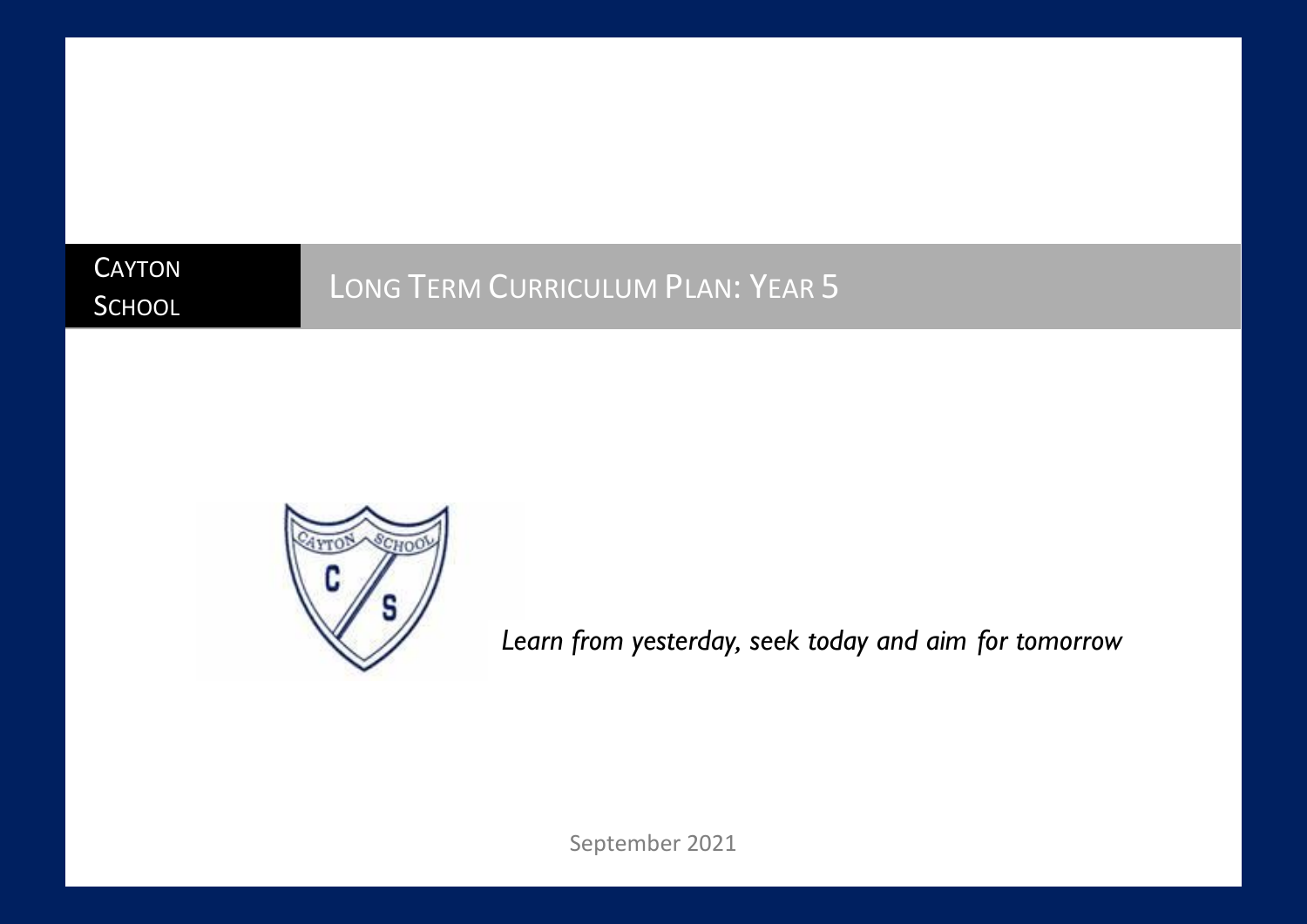#### **LONG TERM CURRICULUM PLAN YEAR 5**

# **Year Groups to follow the National Curriculum English and Mathematics Programme of Study**

# **KEY DRIVERS**

#### **History**

| <b>CHRONOLOGY</b><br>(Stone age to 1066)                                                                                                                                                                                                                                                                                                                                                                                                                   | Beyond 1066                                         | <b>LOCAL STUDY</b>                                                                                                                                                                                                                                     |
|------------------------------------------------------------------------------------------------------------------------------------------------------------------------------------------------------------------------------------------------------------------------------------------------------------------------------------------------------------------------------------------------------------------------------------------------------------|-----------------------------------------------------|--------------------------------------------------------------------------------------------------------------------------------------------------------------------------------------------------------------------------------------------------------|
| To include:<br>Stone age to Iron age<br>Romans<br>Anglo-Saxons<br>Vikings                                                                                                                                                                                                                                                                                                                                                                                  | An aspect of theme that takes pupils beyond<br>1066 | A local study linked to one of the periods of time<br>studied under chronology; or<br>A local study that could extend beyond 1066                                                                                                                      |
| Know how Britain changed between the<br>end of the Roman occupation and 1066<br>Know about how the Anglo-Saxons<br>attempted to bring about law and order<br>into the country<br>Know that during the Anglo-Saxon<br>period Britain was divided into many<br>kingdoms<br>Know that the way the kingdoms were<br>divided led to the creation of some of<br>our county boundaries today<br>Use a time line to show when the Anglo-<br>Saxons were in England |                                                     | Know about a period of history that has strong<br>connections to their locality and understand<br>the issues associated with the period.<br>Know how the lives of wealthy people were<br>different from the lives of poorer people during<br>this time |
| Know where the Vikings originated from<br>and show this on a map<br>Know that the Vikings and Anglo-<br>Saxons were often in conflict<br>Know why the Vikings frequently won<br>battles with the Anglo-Saxons                                                                                                                                                                                                                                              |                                                     |                                                                                                                                                                                                                                                        |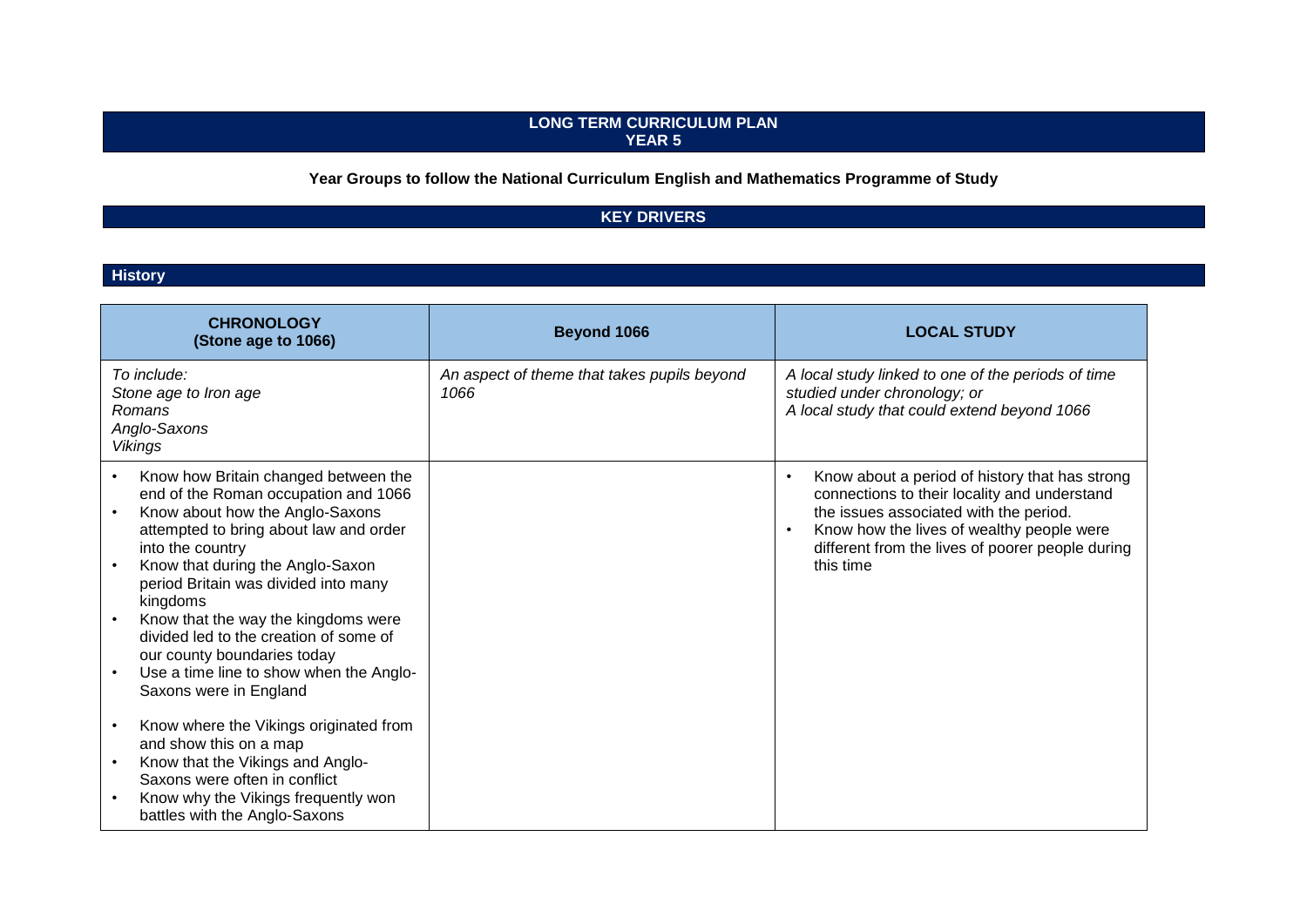| <b>ANCIENT ANCIENTS</b><br>(approx. 3000 years ago)                                                                                                      | <b>CIVILIZATIONS from 1000 years ago</b>                                              | <b>ANCIENT GREECE</b>                         |
|----------------------------------------------------------------------------------------------------------------------------------------------------------|---------------------------------------------------------------------------------------|-----------------------------------------------|
| Cover each of and then choose one to look<br>at in depth:<br><b>Ancient Egypt</b><br><b>Ancient Sumer</b><br><b>Indus Valley</b><br><b>Shang Dynasty</b> | Choose one of:<br>Mayans<br><b>Islamic Civilizations</b><br><b>Benin Civilization</b> | Greek life and influence on the Western world |
|                                                                                                                                                          |                                                                                       |                                               |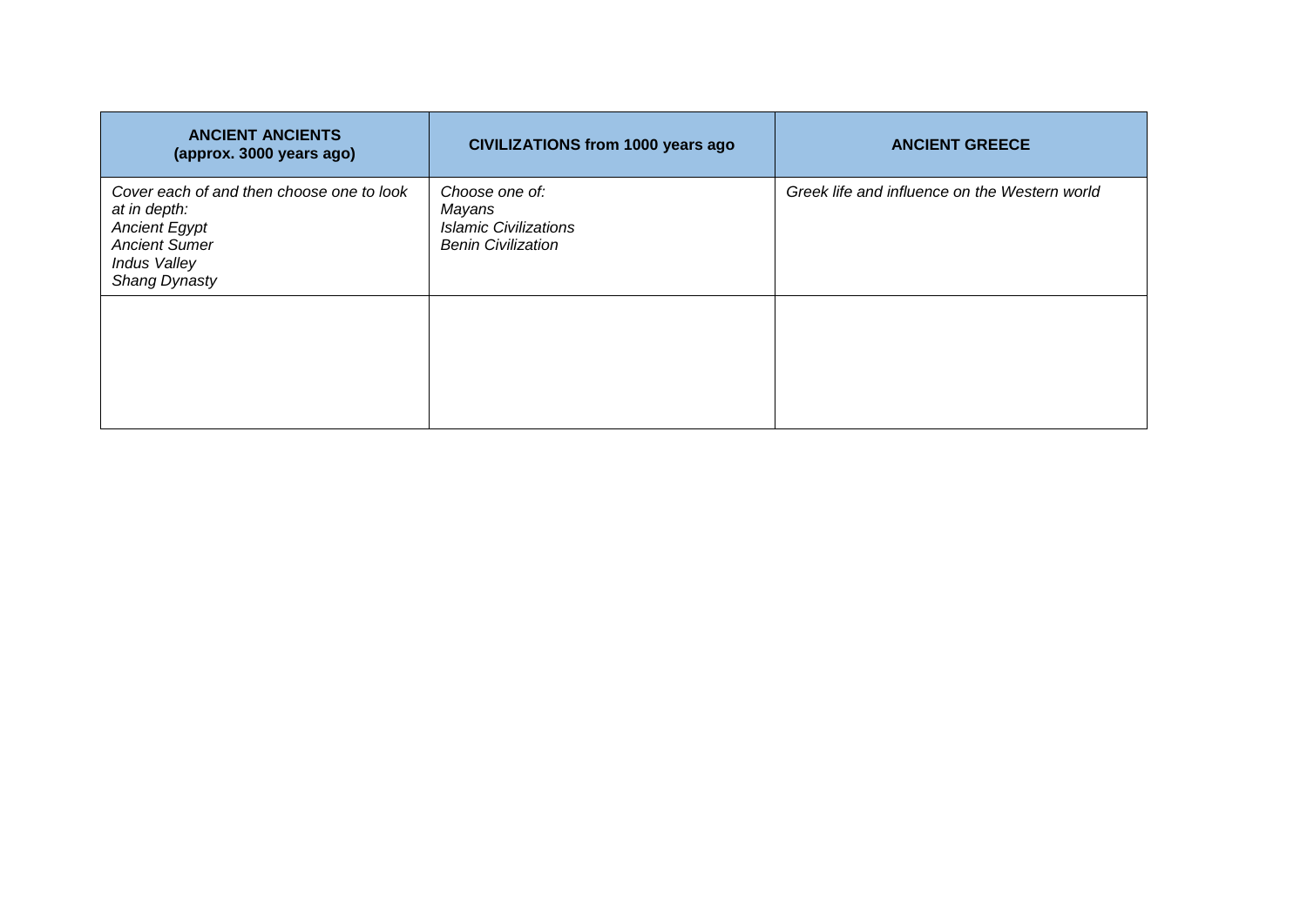| <b>Locational Knowledge</b>                                                                                                                                                                                                                               |                                                                                                                                                                                                                                                                                                                                |                                                                                                                                                                                                                                                                          |  |
|-----------------------------------------------------------------------------------------------------------------------------------------------------------------------------------------------------------------------------------------------------------|--------------------------------------------------------------------------------------------------------------------------------------------------------------------------------------------------------------------------------------------------------------------------------------------------------------------------------|--------------------------------------------------------------------------------------------------------------------------------------------------------------------------------------------------------------------------------------------------------------------------|--|
| locate the world's countries, using maps to focus<br>on Europe (including the location of Russia) and<br>North and South America, concentrating on their<br>environmental regions, key physical and human<br>characteristics, countries, and major cities | name and locate counties and cities of the<br>United Kingdom, geographical regions and their<br>identifying human and physical characteristics,<br>key topographical features (including hills,<br>mountains, coasts and rivers), and land-use<br>patterns; and understand how some of these<br>aspects have changed over time | identify the position and significance of latitude,<br>longitude, Equator, Northern Hemisphere,<br>Southern Hemisphere, the Tropics of Cancer<br>and Capricorn, Arctic and Antarctic Circle, the<br>Prime/Greenwich Meridian and time zones<br>(including day and night) |  |
| Know the names of a number of<br>European capitals<br>Know the names of, and locate, a<br>number of South or North American<br>countries                                                                                                                  |                                                                                                                                                                                                                                                                                                                                |                                                                                                                                                                                                                                                                          |  |

| <b>Place Knowledge</b>                                                                                                                                                                                                           | <b>Human and Physical Geography</b>                                                                                                                                                          |                                                                                                                                                                                                                                               |
|----------------------------------------------------------------------------------------------------------------------------------------------------------------------------------------------------------------------------------|----------------------------------------------------------------------------------------------------------------------------------------------------------------------------------------------|-----------------------------------------------------------------------------------------------------------------------------------------------------------------------------------------------------------------------------------------------|
| understand geographical similarities and<br>differences through the study of human and<br>physical geography of a region of the United<br>Kingdom, a region in a European country, and a<br>region within North or South America | describe and understand key aspects of physical<br>geography, including: climate zones, biomes and<br>vegetation belts, rivers, mountains, volcanoes<br>and earthquakes, and the water cycle | describe and understand key aspects of human<br>geography, including types of settlement and<br>land use, economic activity including trade links,<br>and the distribution of natural resources<br>including energy, food, minerals and water |
| Know key differences between living in the<br>UK and in a country in either North or South<br>America                                                                                                                            | Know what is meant by biomes and what<br>are the features of a specific biome<br>Label layers of a rainforest and know what<br>deforestation is                                              |                                                                                                                                                                                                                                               |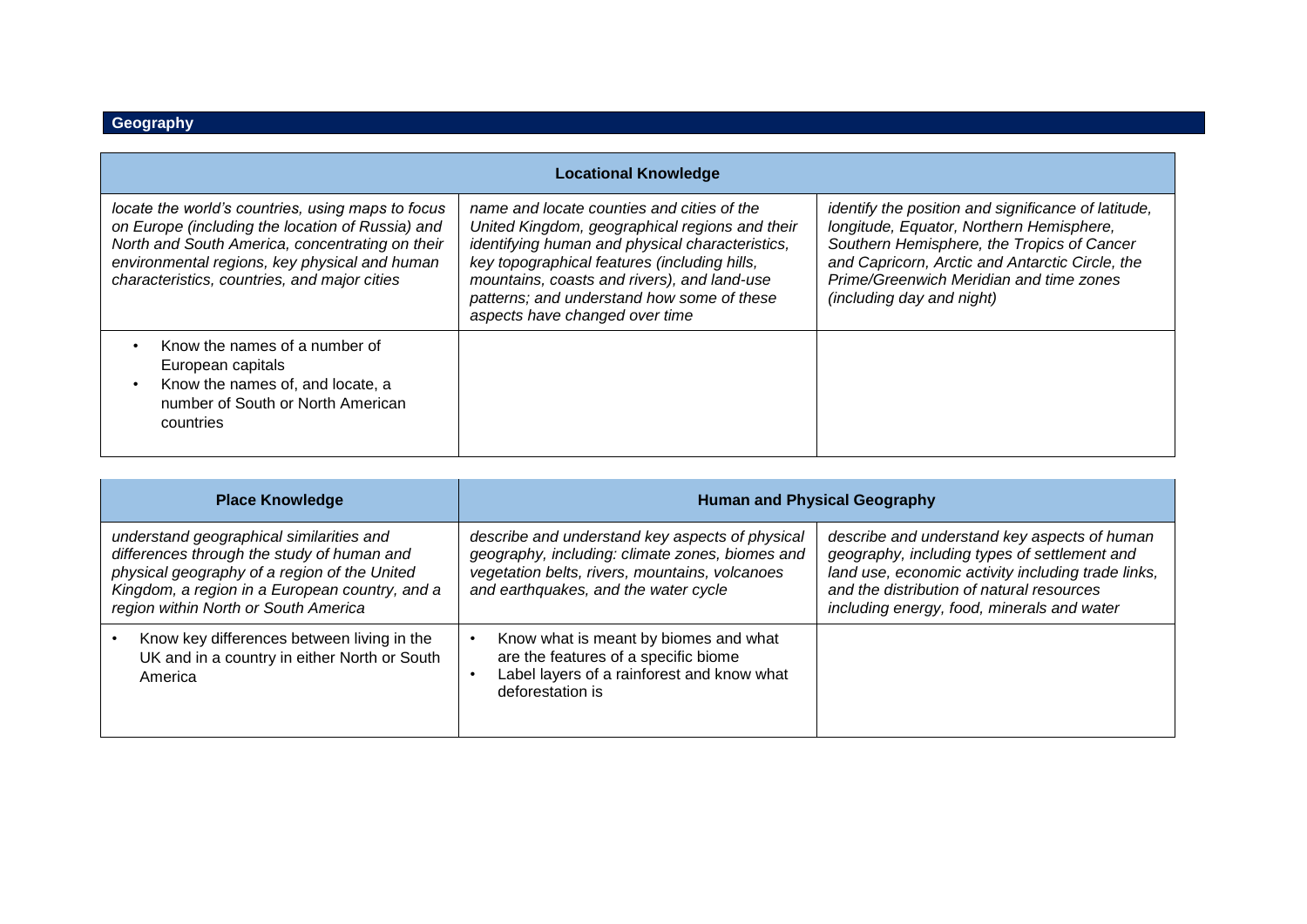| <b>Geographical skills and fieldwork</b>                                                                    |                                                                                                                                                                                                              |  |  |
|-------------------------------------------------------------------------------------------------------------|--------------------------------------------------------------------------------------------------------------------------------------------------------------------------------------------------------------|--|--|
| use maps, atlases, globes and digital/computer mapping to locate<br>countries and describe features studied | use the eight points of a compass, four and six-figure grid references,<br>symbols and key (including the use of Ordnance Survey maps) to build<br>their knowledge of the United Kingdom and the wider world |  |  |
| Know how to use graphs to record features such as temperature or<br>rainfall across the world               |                                                                                                                                                                                                              |  |  |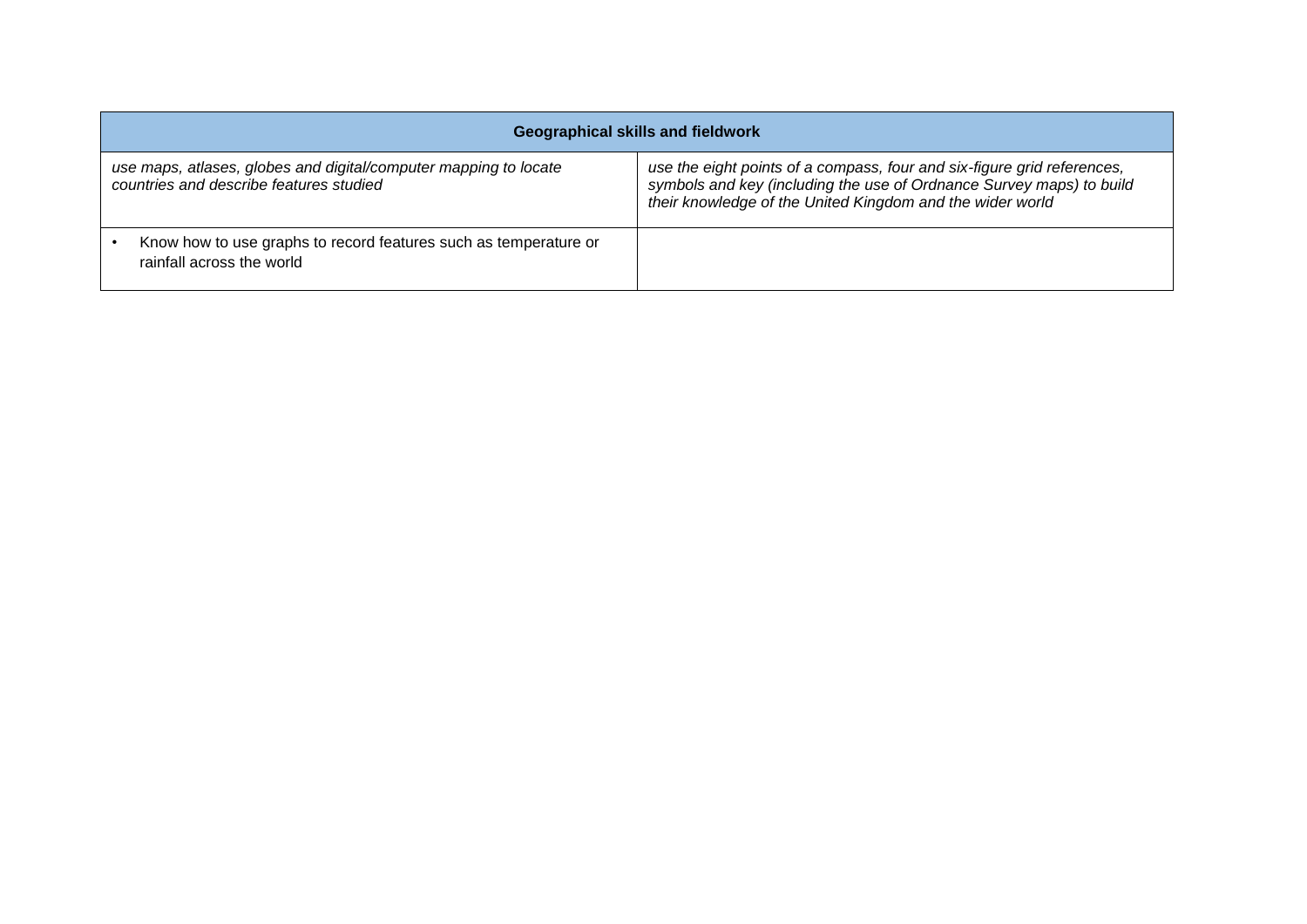|        | <b>Working Scientifically</b>                                                                                                                                                     |                                                                                                                                                                     |  |  |
|--------|-----------------------------------------------------------------------------------------------------------------------------------------------------------------------------------|---------------------------------------------------------------------------------------------------------------------------------------------------------------------|--|--|
| $\Box$ | Set up an investigation when it is appropriate e.g. finding out<br>which materials dissolve or not                                                                                | Able to present information related to scientific enquiries in a<br>◘<br>range of ways including using IT such as power-point and<br>iMovie                         |  |  |
| $\Box$ | Set up a fair test when needed e.g. which surfaces create most<br>friction?                                                                                                       | Use diagrams, as and when necessary, to support writing<br>□                                                                                                        |  |  |
| $\Box$ | Set up an enquiry based investigation e.g. find out what<br>adults / children can do now that they couldn't when a baby                                                           | Is evaluative when explaining findings from scientific enquiry<br>□                                                                                                 |  |  |
| $\Box$ | Know what the variables are in a given enquiry and can isolate<br>each one when investigating e.g. finding out how effective<br>parachutes are when made with different materials | Clear about what has been found out from recent enquiry and<br>$\Box$<br>can relate this to other enquiries, where appropriate                                      |  |  |
| □      | Use all measurements as set out in Year 5 mathematics<br>(measurement), including capacity and mass                                                                               | Their explanations set out clearly why something has<br>⊔<br>happened and its possible impact on other things                                                       |  |  |
| $\Box$ | Use other scientific instruments as needed e.g. thermometer,<br>rain gauge, spring scales (for measuring Newtons)                                                                 | Able to give an example of something focused on when<br>$\Box$<br>supporting a scientific theory e.g. how much easier it is to lift a<br>heavy object using pulleys |  |  |
| $\Box$ | Able to record data and present them in a range of ways<br>including diagrams, labels, classification keys, tables, scatter<br>graphs and bar and line graphs                     | Keep an on-going record of new scientific words that they have<br>$\Box$<br>come across for the first time                                                          |  |  |
| ❏      | Make predictions based on information gleaned from<br>investigations                                                                                                              | Able to relate causal relationships when, for example, studying<br>u.<br>life cycles                                                                                |  |  |
| □      | Create new investigations which take account of what has<br>been learned previously                                                                                               | Frequently carry out research when investigating a scientific<br>◘<br>principle or theory                                                                           |  |  |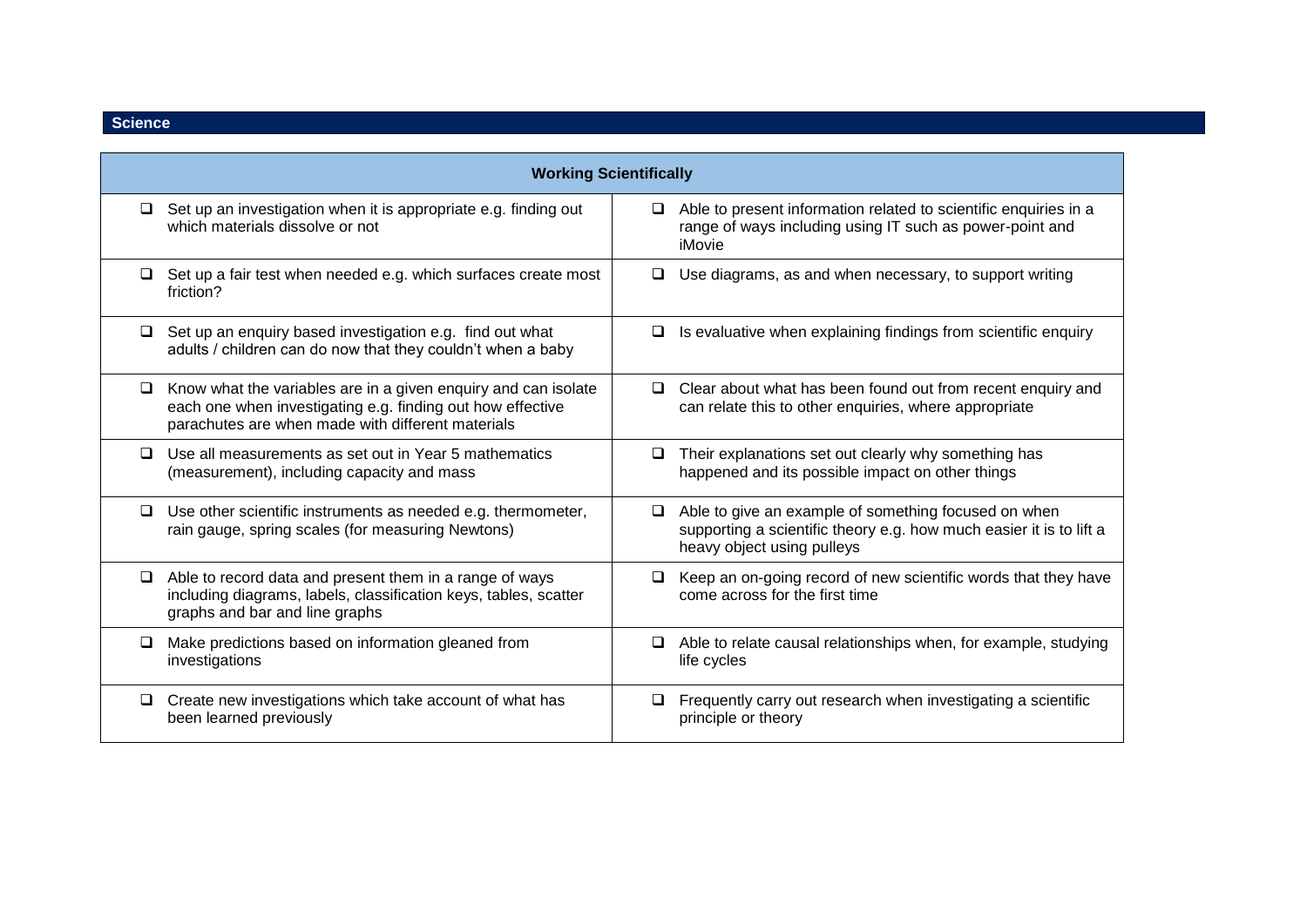| All living things and their<br>habitats                                                                                                                                                                                                                           | Animals, including<br>humans                                                | <b>Properties and changes</b><br>in materials                                                                                                                                                                                                                                                                                                                                                                                                                                                                                                                                                                                                                                          | <b>Forces</b>                                                                                                                                                                                                                                                                                                                | <b>Earth and Space</b>                                                                                                                                                                                                                                                                                                                                       |
|-------------------------------------------------------------------------------------------------------------------------------------------------------------------------------------------------------------------------------------------------------------------|-----------------------------------------------------------------------------|----------------------------------------------------------------------------------------------------------------------------------------------------------------------------------------------------------------------------------------------------------------------------------------------------------------------------------------------------------------------------------------------------------------------------------------------------------------------------------------------------------------------------------------------------------------------------------------------------------------------------------------------------------------------------------------|------------------------------------------------------------------------------------------------------------------------------------------------------------------------------------------------------------------------------------------------------------------------------------------------------------------------------|--------------------------------------------------------------------------------------------------------------------------------------------------------------------------------------------------------------------------------------------------------------------------------------------------------------------------------------------------------------|
| Life cycles - plants and<br>animals<br>Reproductive processes<br><b>Famous naturalists</b>                                                                                                                                                                        | Changes as humans<br>develop from birth to old<br>age                       | Compare properties of<br>everyday materials<br>Soluble/ dissolving<br>Reversible and irreversible<br>substances                                                                                                                                                                                                                                                                                                                                                                                                                                                                                                                                                                        | Gravity<br>Friction<br>Forces and motion of<br>mechanical devices                                                                                                                                                                                                                                                            | Movement of the Earth and<br>the planets<br>Movement of the Moon<br>Night and day                                                                                                                                                                                                                                                                            |
| Know the life cycle of<br>different living things<br>e.g. mammal,<br>amphibian, insect and<br>bird<br>Know the differences<br>between different life<br>cycles<br>Know the process of<br>reproduction in plants<br>Know the process of<br>reproduction in animals | Create a timeline to<br>$\bullet$<br>indicate stages of<br>growth in humans | Compare and group<br>$\bullet$<br>materials based on<br>their properties (e.g.<br>hardness, solubility,<br>transparency,<br>conductivity, [electrical<br>& thermal], and<br>response to magnets<br>Know and explain how<br>a material dissolves to<br>form a solution<br>Know and show how to<br>recover a substance<br>from a solution<br>Know and demonstrate<br>how some materials<br>can be separated (e.g.<br>through filtering, sieving<br>and evaporating)<br>Know and demonstrate<br>$\bullet$<br>that some changes are<br>reversible and some<br>are not<br>Know how some<br>changes result in the<br>formation of a new<br>material and that this is<br>usually irreversible | Know what gravity is<br>$\bullet$<br>and its impact on our<br>lives<br>Identify and know the<br>$\bullet$<br>effect of air and water<br>resistance<br>Identify and know the<br>$\bullet$<br>effect of friction<br>Explain how levers,<br>$\bullet$<br>pulleys and gears allow<br>a smaller force to have<br>a greater effect | Know about and<br>$\bullet$<br>explain the movement<br>of the Earth and other<br>planets relative to the<br>Sun<br>Know about and<br>$\bullet$<br>explain the movement<br>of the Moon relative to<br>the Earth<br>Know and demonstrate<br>$\bullet$<br>how night and day are<br>created<br>Describe the Sun, Earth<br>and Moon (using the<br>term spherical) |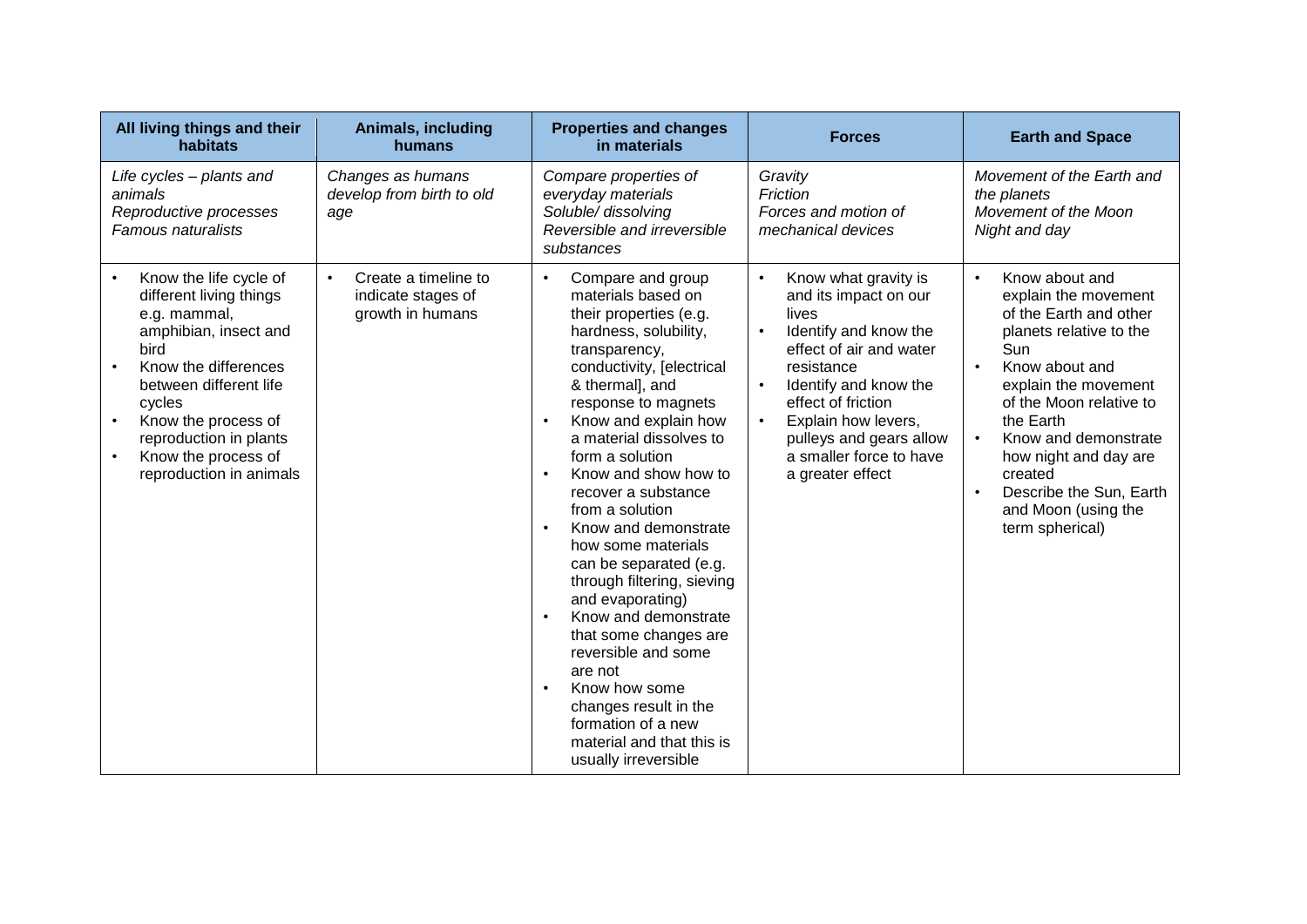## **SUPPORTING SUBJECTS**

# **Design Technology**

| <b>Designing</b>                                                                                                                                                                                                                                                                                                                                                                                             | <b>Making</b>                                                                                                                                                                                                                                                                                                                                                                            | <b>Evaluating</b>                                                                                                                                                                                                                                                                                                     | <b>Technical Knowledge</b>                                                                                                                                                                                                                                                                                                                                                                                                                                                                                 | <b>Food Technology</b>                                                                                                                                                                                                                                                                                             |
|--------------------------------------------------------------------------------------------------------------------------------------------------------------------------------------------------------------------------------------------------------------------------------------------------------------------------------------------------------------------------------------------------------------|------------------------------------------------------------------------------------------------------------------------------------------------------------------------------------------------------------------------------------------------------------------------------------------------------------------------------------------------------------------------------------------|-----------------------------------------------------------------------------------------------------------------------------------------------------------------------------------------------------------------------------------------------------------------------------------------------------------------------|------------------------------------------------------------------------------------------------------------------------------------------------------------------------------------------------------------------------------------------------------------------------------------------------------------------------------------------------------------------------------------------------------------------------------------------------------------------------------------------------------------|--------------------------------------------------------------------------------------------------------------------------------------------------------------------------------------------------------------------------------------------------------------------------------------------------------------------|
| use research and develop design<br>criteria to inform the design of<br>innovative, functional, appealing<br>products that are fit for purpose,<br>aimed at particular individuals or<br>groups<br>generate, develop, model and<br>communicate their ideas through<br>discussion, annotated sketches,<br>cross-sectional and exploded<br>diagrams, prototypes, pattern<br>pieces and computer-aided<br>design | select from and use a wider<br>range of tools and<br>equipment to perform<br>practical tasks [for example,<br>cutting, shaping, joining and<br>finishing], accurately<br>select from and use a wide<br>range of materials and<br>components, including<br>construction materials,<br>textiles and ingredients,<br>according to their functional<br>properties and aesthetic<br>qualities | investigate and analyse<br>a range of existing<br>products<br>evaluate their ideas and<br>products against their<br>own design criteria and<br>consider the views of<br>others to improve their<br>work<br>understand how key<br>events and individuals in<br>design and technology<br>have helped shape the<br>world | apply their understanding<br>of how to strengthen,<br>stiffen and reinforce more<br>complex structures<br>understand and use<br>mechanical systems in<br>their products [for<br>example, gears, pulleys,<br>cams, levers and<br>linkages]<br>understand and use<br>electrical systems in their<br>products [for example,<br>series circuits<br>incorporating switches,<br>bulbs, buzzers and<br>motors]<br>apply their understanding<br>of computing to program,<br>monitor and control their<br>products. | understand and apply the<br>principles of a healthy<br>and varied diet<br>prepare and cook a<br>variety of predominantly<br>savoury dishes using a<br>range of cooking<br>techniques<br>understand seasonality<br>and know where and how<br>a variety of ingredients<br>are grown, reared, caught<br>and processed |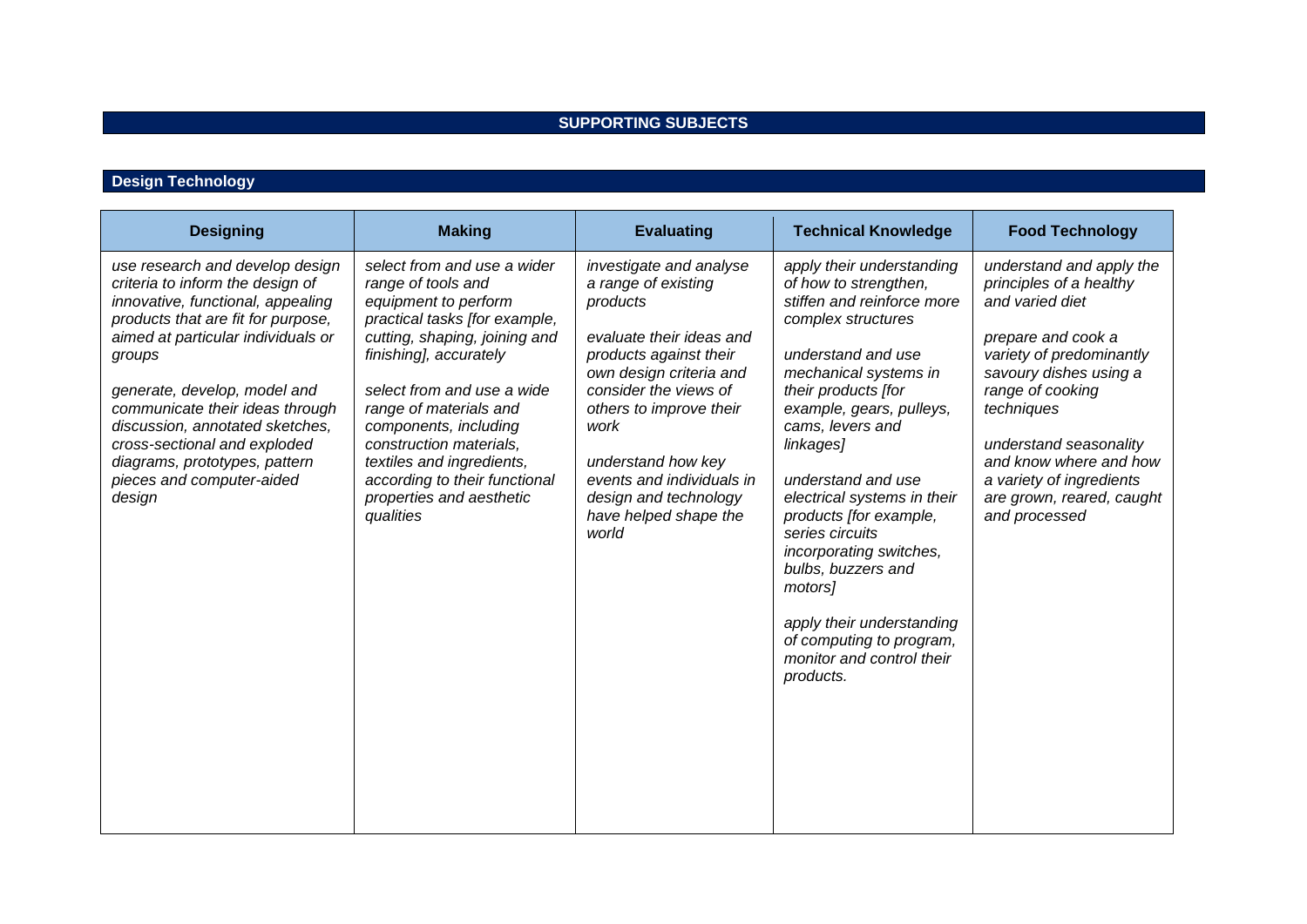| <b>Designing</b>                                                                                                                                                                                                                                             | <b>Making</b>                                                                                                                                                  | <b>Evaluating</b>                                                                                                                                      | <b>Technical Knowledge</b>                                                                                                                                              | <b>Food Technology</b>                                                                                                                                                                                       |
|--------------------------------------------------------------------------------------------------------------------------------------------------------------------------------------------------------------------------------------------------------------|----------------------------------------------------------------------------------------------------------------------------------------------------------------|--------------------------------------------------------------------------------------------------------------------------------------------------------|-------------------------------------------------------------------------------------------------------------------------------------------------------------------------|--------------------------------------------------------------------------------------------------------------------------------------------------------------------------------------------------------------|
| come up with a range of<br>ideas after collecting<br>information from different<br>sources<br>produce a detailed, step-by-<br>step plan<br>explain how a product will<br>appeal to a specific audience<br>design a product that<br>requires pulleys or gears | use a range of tools and<br>equipment competently<br>make a prototype before<br>making a final version<br>make a product that<br>relies on pulleys or<br>gears | suggest alternative<br>plans; outlining the<br>positive features and<br>draw backs<br>evaluate appearance<br>and function against<br>original criteria | links scientific<br>knowledge to design<br>by using pulleys or<br>gears<br>uses more complex<br>IT program to help<br>enhance the quality<br>of the product<br>produced | be both hygienic and<br>safe in the kitchen<br>know how to prepare<br>a meal by collecting<br>the ingredients in the<br>first place<br>know which season<br>various foods are<br>available for<br>harvesting |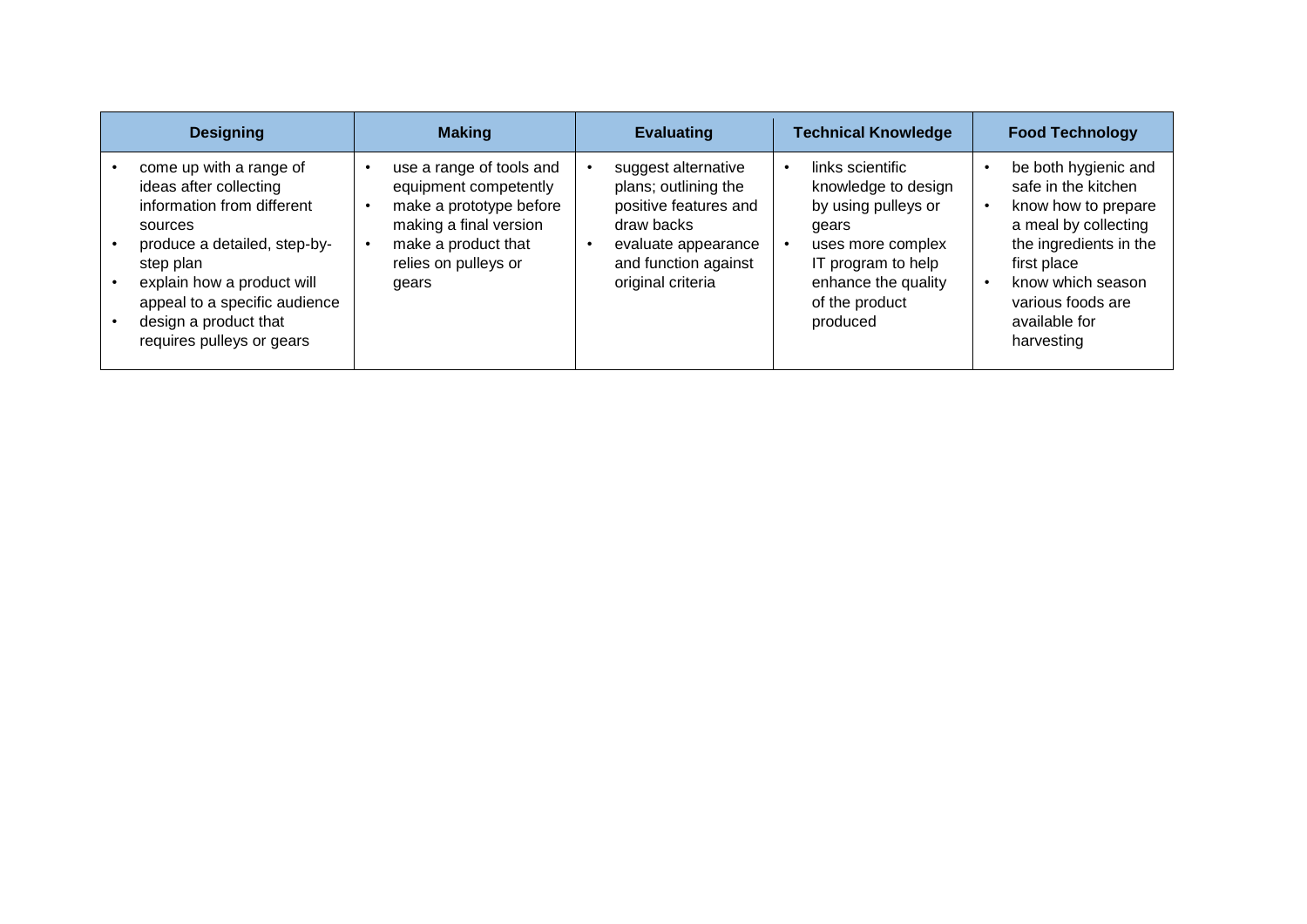| <b>Using Sketchbooks</b>                                                                                                                                                                                                                                                        | Drawing, painting and sculpture                                                                                                                                                                                                                                                | <b>Study of great artists</b>                                             |
|---------------------------------------------------------------------------------------------------------------------------------------------------------------------------------------------------------------------------------------------------------------------------------|--------------------------------------------------------------------------------------------------------------------------------------------------------------------------------------------------------------------------------------------------------------------------------|---------------------------------------------------------------------------|
| create sketch books to record their<br>observations and use them to review and<br>revisit ideas                                                                                                                                                                                 | improve their mastery of art and design<br>techniques, including drawing, painting and<br>sculpture with a range of materials [for<br>example, pencil, charcoal, paint, clay]                                                                                                  | great artists, architects and designers in history                        |
| experiment by using marks and lines to<br>produce texture<br>experiment with shading to create mood<br>and feeling<br>experiment with media to create emotion<br>in art<br>know how to use images created,<br>scanned and found; altering them where<br>necessary to create art | know how to use shading to create mood<br>and feeling<br>know how to organise line, tone, shape<br>and colour to represent figures and forms<br>in movement.<br>know how to express emotion in art<br>know how to create an accurate print<br>design following given criteria. | research the work of an artist and use their<br>work to replicate a style |

**Art**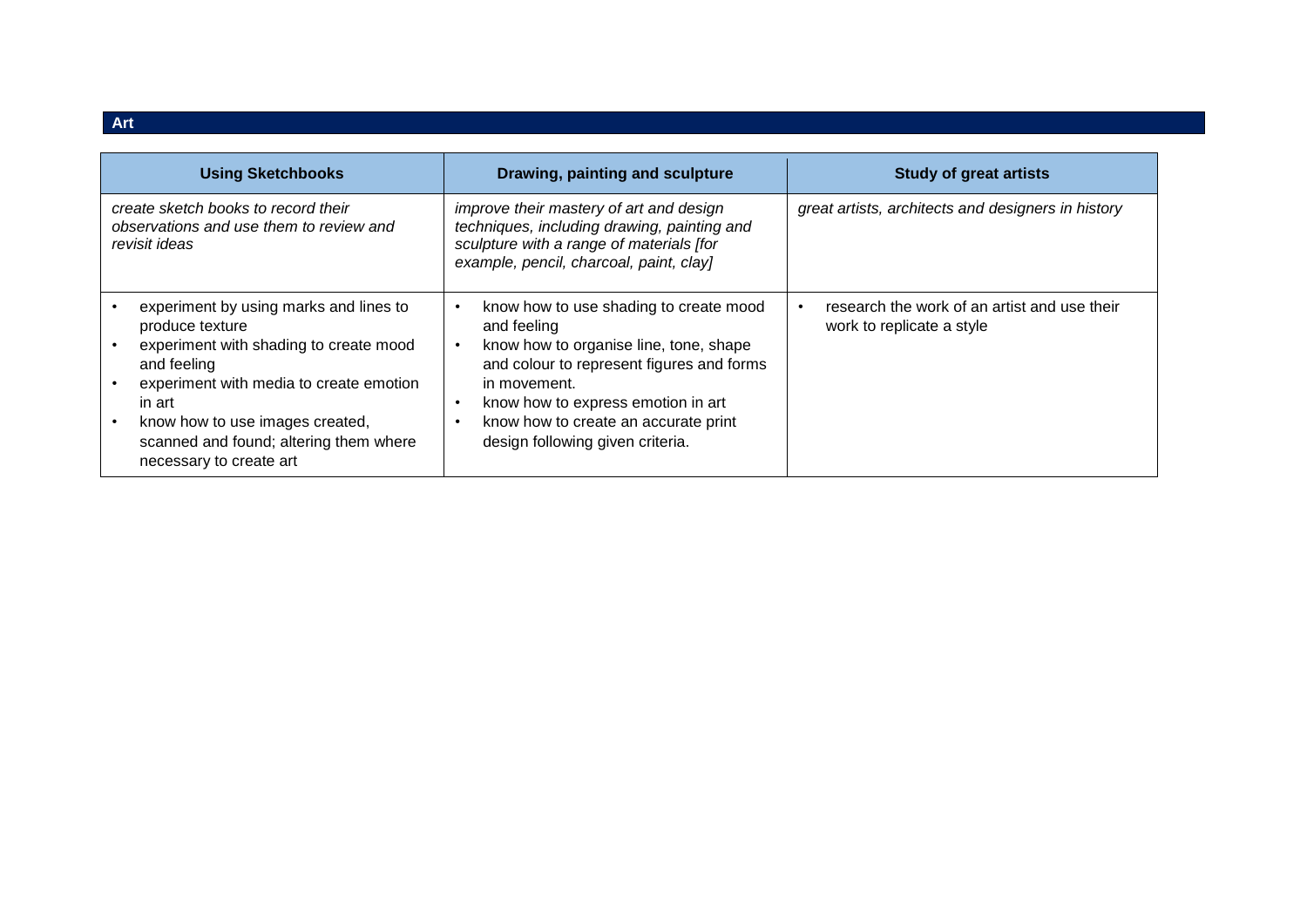#### **Music**

| <b>Performing</b>                                                                                                                                                     | <b>Compose</b>                                                                                              | Listen                                                                            |
|-----------------------------------------------------------------------------------------------------------------------------------------------------------------------|-------------------------------------------------------------------------------------------------------------|-----------------------------------------------------------------------------------|
| play and perform in solo and ensemble<br>contexts, using their voices and playing musical<br>instruments with increasing accuracy, fluency,<br>control and expression | improvise and compose music for a range of<br>purposes using the inter-related dimensions of<br>music       | listen with attention to detail and recall sounds<br>with increasing aural memory |
| maintain own part whilst others are<br>performing their part                                                                                                          | compose music which meets specific<br>criteria<br>choose the most appropriate tempo for a<br>piece of music | repeat a phrase from the music after<br>listening intently.                       |

| Use and understand                                              | Appreciate                                                                                                                                                     | <b>History of music</b>                                                        |
|-----------------------------------------------------------------|----------------------------------------------------------------------------------------------------------------------------------------------------------------|--------------------------------------------------------------------------------|
| use and understand staff and other musical<br>notations         | appreciate and understand a wide range of<br>high-quality live and recorded music drawn from<br>different traditions and from great composers<br>and musicians | develop an understanding of the history of<br>music                            |
| use music diary to record aspects of the<br>composition process | describe, compare and evaluate music<br>using musical vocabulary<br>explain why they think music is successful<br>or unsuccessful                              | contrast the work of a famous composer<br>with another and explain preferences |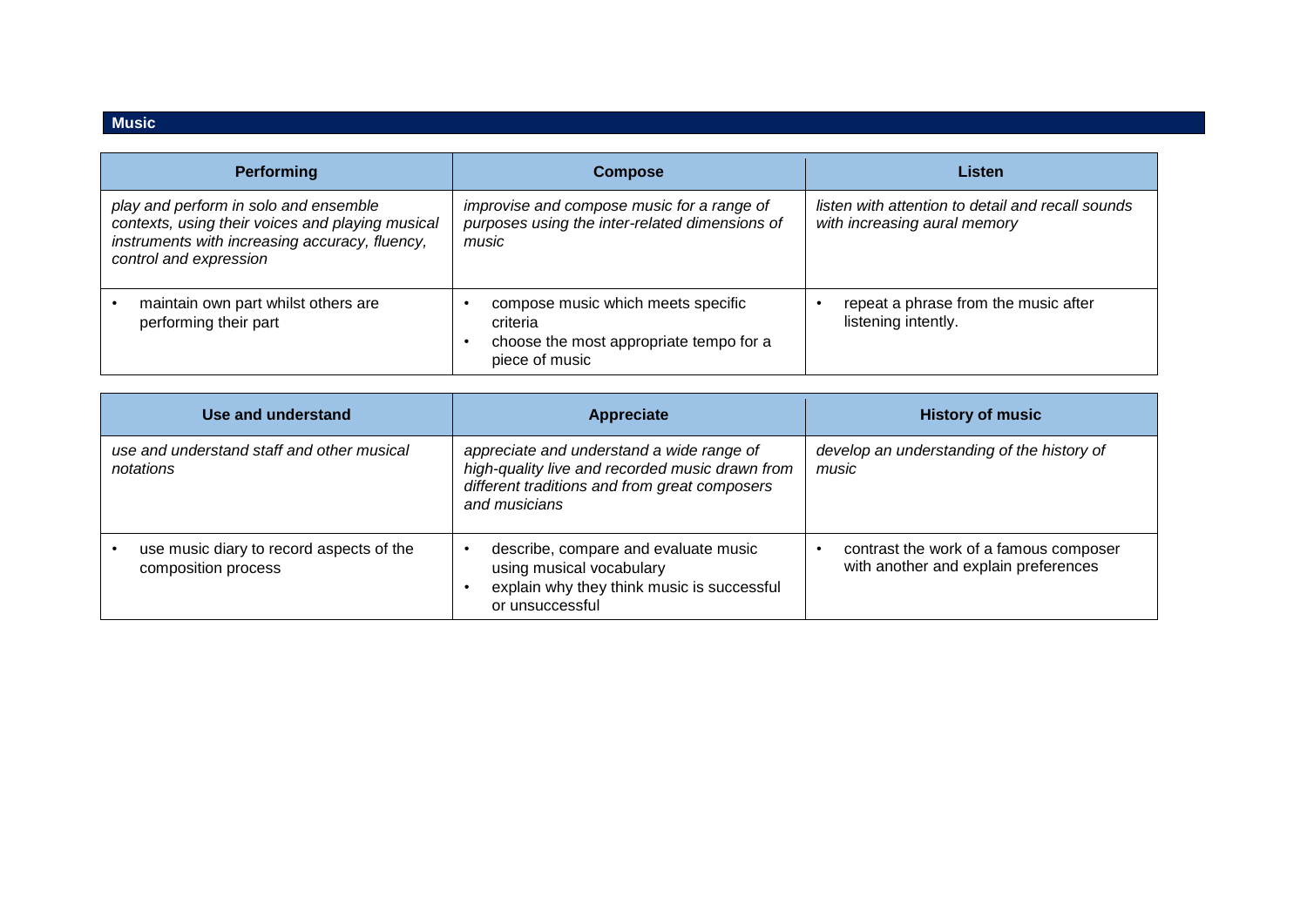#### **Physical Education**

| <b>Athletics</b>                                                                                        | <b>Competitive Games</b>                                                                                                                                                                                                      | <b>Gymnastics</b>                                                                                                   |
|---------------------------------------------------------------------------------------------------------|-------------------------------------------------------------------------------------------------------------------------------------------------------------------------------------------------------------------------------|---------------------------------------------------------------------------------------------------------------------|
| use running, jumping, throwing and catching in<br>isolation and in combination                          | play competitive games, modified where<br>appropriate [for example, badminton,<br>basketball, cricket, football, hockey, netball,<br>rounders and tennis], and apply basic principles<br>suitable for attacking and defending | develop flexibility, strength, technique, control<br>and balance [for example, through athletics and<br>gymnastics] |
| controlled when taking off and landing<br>throw with increasing accuracy<br>combine running and jumping | gain possession by working a team and<br>pass in different ways<br>choose a specific tactic for defending and<br>attacking<br>use a number of techniques to pass, dribble<br>and shoot                                        | make complex extended sequences<br>combine action, balance and shape<br>perform consistently to different audiences |

| Dance                                                                                                                                  | <b>Outdoor and Adventurous Activity</b>                                                                                                                              | <b>Evaluate</b>                                                                                                                                                  |
|----------------------------------------------------------------------------------------------------------------------------------------|----------------------------------------------------------------------------------------------------------------------------------------------------------------------|------------------------------------------------------------------------------------------------------------------------------------------------------------------|
| perform dances using a range of movement<br>patterns                                                                                   | take part in outdoor and adventurous activity<br>challenges both individually and within a team                                                                      | compare their performances with previous ones<br>and demonstrate improvement to achieve their<br>personal best                                                   |
| compose own dances in a creative way<br>perform dance to an accompaniment<br>dance shows clarity, fluency, accuracy and<br>consistency | follow a map into an unknown location<br>use clues and a compass to navigate a<br>route<br>change route to overcome a problem<br>use new information to change route | pick up on something a partner does well<br>and also on something that can be<br>improved<br>know why own performance was better or<br>not as good as their last |

#### **Swimming**

- develop their swimming aiming for competency, confidence and proficiency over increasing distance.
- develop their use of a range of strokes effectively, for example front crawl, backstroke and breaststroke.
- develop their awareness of safe self-rescue in different water based situations.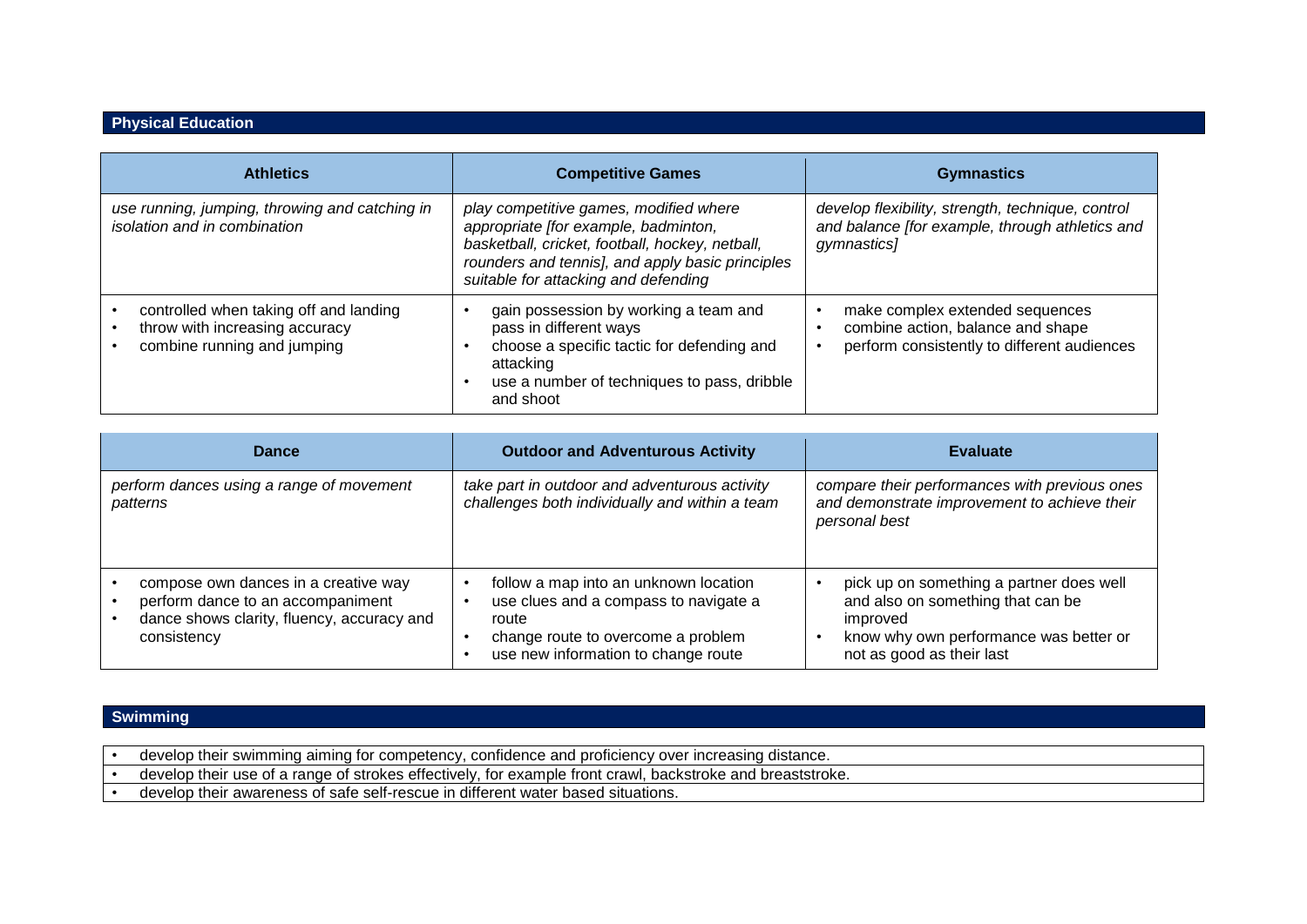## **Real PE**

| Unit 1 | Cognitive                 | I have a clear idea of how to develop my own and others work. I can recognise and suggest patterns<br>of play which will increase chances of success and I can develop methods to outwit opponents. |
|--------|---------------------------|-----------------------------------------------------------------------------------------------------------------------------------------------------------------------------------------------------|
| Unit 2 | Creative                  | can respond imaginatively to different situations adapting and adjusting my skills, movements or<br>tactics so they are different from or in contrast to others.                                    |
| Unit 3 | Social                    | can give and receive sensitive feedback to improve myself and others. I can negotiate and<br>collaborate appropriately.                                                                             |
| Unit 4 | Applying Physical         | can use combinations of skills confidently in sport specific contexts. I can perform a range of skills<br>fluently and accurately in practice situations.                                           |
| Unit 5 | <b>Health and Fitness</b> | can self select and perform appropriate warm up and cool down activities. I ca identify possible<br>dangers when planning an activity.                                                              |
| Unit 6 | Personal                  | see all new challenges as opportunities to learn and develop. I recognise my strengths and<br>weaknesses and can set myself appropriate targets.                                                    |

# **Foreign Languages**

| <b>Speaking</b>                                                                                           | Reading                                                                                                                                          | <b>Writing</b>                                                                                                                                                            |
|-----------------------------------------------------------------------------------------------------------|--------------------------------------------------------------------------------------------------------------------------------------------------|---------------------------------------------------------------------------------------------------------------------------------------------------------------------------|
| speak in sentences, using familiar<br>vocabulary, phrases and basic language<br>structures                | develop accurate pronunciation and<br>intonation so that others understand when<br>they are reading aloud or using familiar<br>words and phrases | broaden their vocabulary and develop their ability to<br>understand new words that are introduced into familiar<br>written material, including through using a dictionary |
| hold a simple conversation with at<br>least 4 exchanges<br>use knowledge of grammar to speak<br>correctly | understand a short story or factual text<br>and note the main points<br>use the context to work out unfamiliar<br>$\bullet$<br>words             | write a paragraph of 4-5 sentences<br>substitute words and phrases                                                                                                        |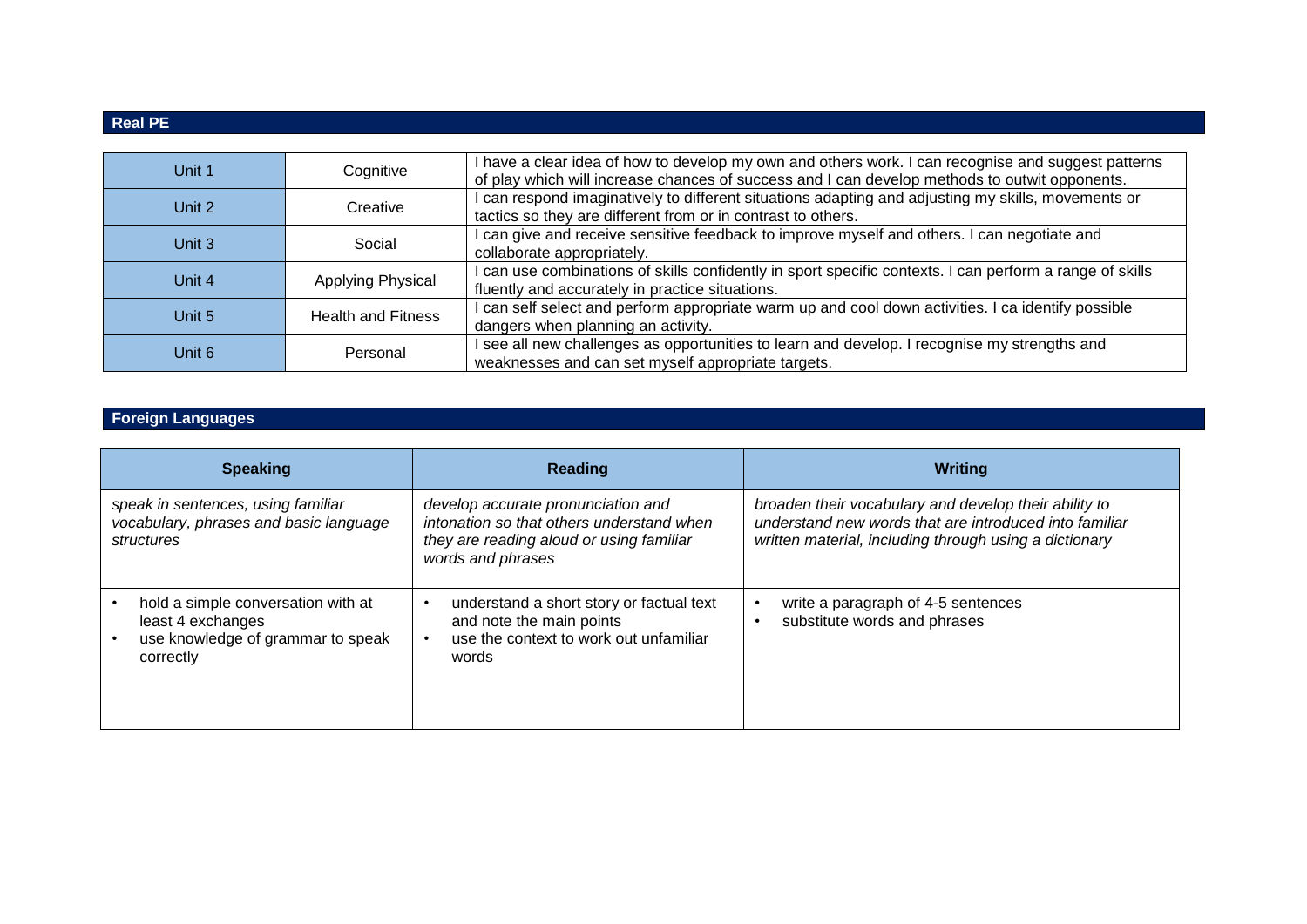# **Computing**

| <b>Create programs</b>                                                                                                                                                                                                    | Develop programs                                                                                                                                      | Reasoning                                                                                                                                                           | <b>Networks</b>                                                                                                                                                                                                                         |
|---------------------------------------------------------------------------------------------------------------------------------------------------------------------------------------------------------------------------|-------------------------------------------------------------------------------------------------------------------------------------------------------|---------------------------------------------------------------------------------------------------------------------------------------------------------------------|-----------------------------------------------------------------------------------------------------------------------------------------------------------------------------------------------------------------------------------------|
| Pupils should be taught to design,<br>write and debug programs that<br>accomplish specific goals,<br>including controlling or simulating<br>physical systems; solve problems<br>by decomposing them into smaller<br>parts | Pupils should be taught to use<br>sequence, selection, and<br>repetition in programs; work with<br>variables and various forms of<br>input and output | Pupils should be taught to use<br>logical reasoning to explain how<br>some simple algorithms work and<br>to detect and correct errors in<br>algorithms and programs | Pupils should be taught to understand<br>computer networks including the internet;<br>how they can provide multiple services,<br>such as the world wide web; and the<br>opportunities they offer for<br>communication and collaboration |
| use technology to control an<br>external device                                                                                                                                                                           | develop a program that has<br>specific variables identified                                                                                           | analyse and evaluate<br>information reaching a<br>conclusion that helps with<br>future developments                                                                 |                                                                                                                                                                                                                                         |

| <b>Search engines</b>                                                                                                                                                    | <b>Using programs</b>                                                                                                                                                                                                                                                                                                             | Safe use                                                                                                                                                                                                       |
|--------------------------------------------------------------------------------------------------------------------------------------------------------------------------|-----------------------------------------------------------------------------------------------------------------------------------------------------------------------------------------------------------------------------------------------------------------------------------------------------------------------------------|----------------------------------------------------------------------------------------------------------------------------------------------------------------------------------------------------------------|
| Pupils should be taught to use search<br>technologies effectively, appreciate how results<br>are selected and ranked, and be discerning in<br>evaluating digital content | Pupils should be taught to select, use and<br>combine a variety of software (including internet<br>services) on a range of digital devices to design<br>and create a range of programs, systems and<br>content that accomplish given goals, including<br>collecting, analysing, evaluating and presenting<br>data and information | Pupils should be taught to use technology safely,<br>respectfully and responsibly; recognise<br>acceptable/unacceptable behaviour; identify a<br>range of ways to report concerns about content<br>and contact |
| understand how search results are selected<br>and ranked                                                                                                                 | combine sequences of instructions and<br>procedures to turn devices on and off                                                                                                                                                                                                                                                    | understand that they have to make choices<br>when using technology and that not<br>everything is true and/or safe                                                                                              |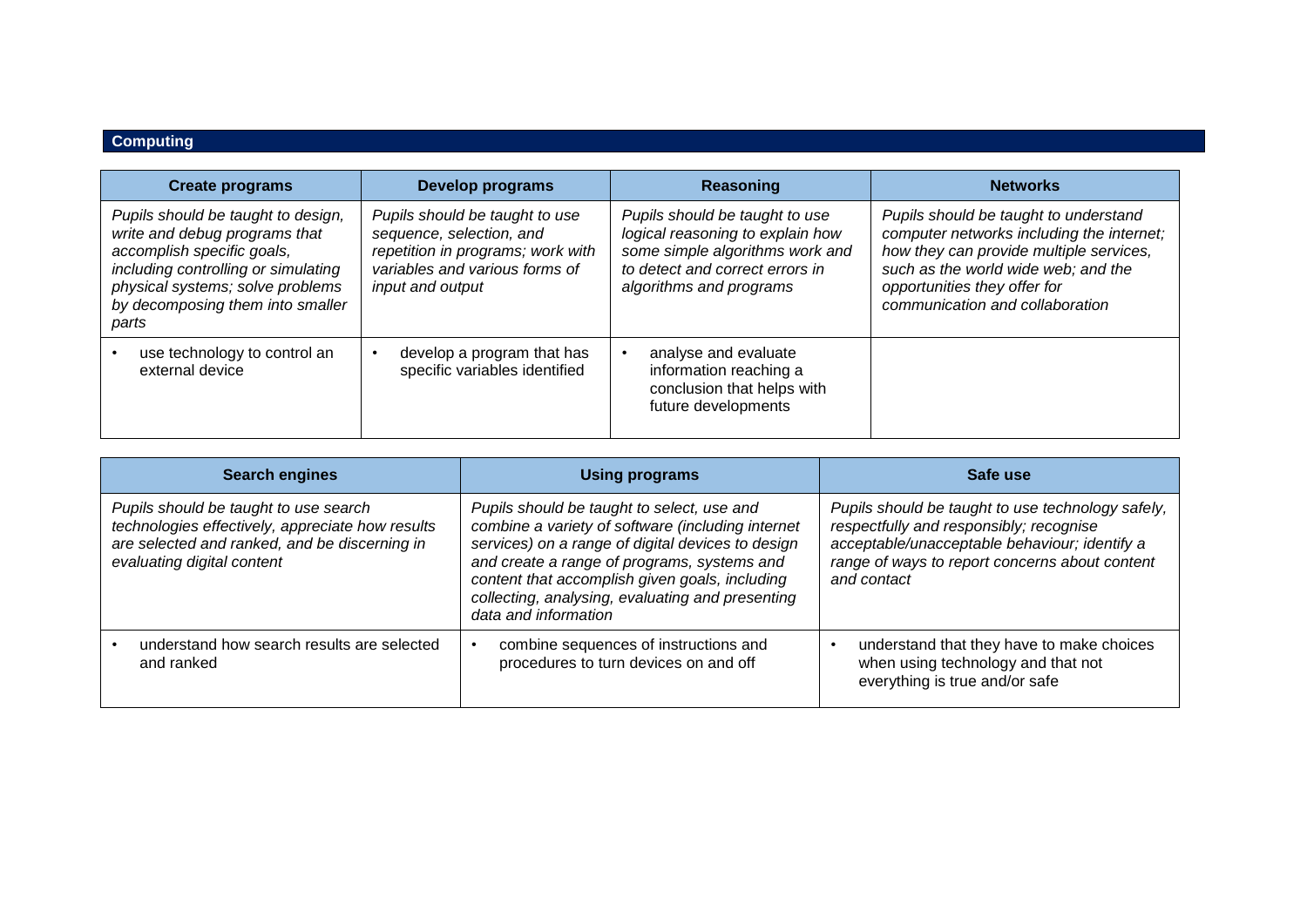#### **PSHE**

|                           |                                                                                    | Planning the forthcoming year<br>$\bullet$                                                                                                                                                                                                                                                                                                                                                                                                                                                                                                                                                                                                                                                                                                                                                                                                                                                                                             |
|---------------------------|------------------------------------------------------------------------------------|----------------------------------------------------------------------------------------------------------------------------------------------------------------------------------------------------------------------------------------------------------------------------------------------------------------------------------------------------------------------------------------------------------------------------------------------------------------------------------------------------------------------------------------------------------------------------------------------------------------------------------------------------------------------------------------------------------------------------------------------------------------------------------------------------------------------------------------------------------------------------------------------------------------------------------------|
| <b>Jigsaw Piece One</b>   |                                                                                    | Being a citizen<br>$\bullet$                                                                                                                                                                                                                                                                                                                                                                                                                                                                                                                                                                                                                                                                                                                                                                                                                                                                                                           |
|                           | Being me in my world                                                               | <b>Rights and responsibilities</b><br>$\bullet$                                                                                                                                                                                                                                                                                                                                                                                                                                                                                                                                                                                                                                                                                                                                                                                                                                                                                        |
|                           |                                                                                    | <b>Rewards and consequences</b>                                                                                                                                                                                                                                                                                                                                                                                                                                                                                                                                                                                                                                                                                                                                                                                                                                                                                                        |
|                           |                                                                                    | How behaviour affects groups                                                                                                                                                                                                                                                                                                                                                                                                                                                                                                                                                                                                                                                                                                                                                                                                                                                                                                           |
|                           |                                                                                    |                                                                                                                                                                                                                                                                                                                                                                                                                                                                                                                                                                                                                                                                                                                                                                                                                                                                                                                                        |
|                           | <b>Celebrating Difference</b>                                                      |                                                                                                                                                                                                                                                                                                                                                                                                                                                                                                                                                                                                                                                                                                                                                                                                                                                                                                                                        |
|                           |                                                                                    | $\bullet$                                                                                                                                                                                                                                                                                                                                                                                                                                                                                                                                                                                                                                                                                                                                                                                                                                                                                                                              |
| <b>Jigsaw Piece Two</b>   |                                                                                    |                                                                                                                                                                                                                                                                                                                                                                                                                                                                                                                                                                                                                                                                                                                                                                                                                                                                                                                                        |
|                           |                                                                                    |                                                                                                                                                                                                                                                                                                                                                                                                                                                                                                                                                                                                                                                                                                                                                                                                                                                                                                                                        |
|                           |                                                                                    |                                                                                                                                                                                                                                                                                                                                                                                                                                                                                                                                                                                                                                                                                                                                                                                                                                                                                                                                        |
|                           |                                                                                    |                                                                                                                                                                                                                                                                                                                                                                                                                                                                                                                                                                                                                                                                                                                                                                                                                                                                                                                                        |
|                           |                                                                                    | <b>Future dreams</b><br>$\bullet$                                                                                                                                                                                                                                                                                                                                                                                                                                                                                                                                                                                                                                                                                                                                                                                                                                                                                                      |
|                           |                                                                                    | The importance of money<br>$\bullet$                                                                                                                                                                                                                                                                                                                                                                                                                                                                                                                                                                                                                                                                                                                                                                                                                                                                                                   |
|                           |                                                                                    | Jobs and careers                                                                                                                                                                                                                                                                                                                                                                                                                                                                                                                                                                                                                                                                                                                                                                                                                                                                                                                       |
| <b>Jigsaw Piece Three</b> | <b>Dreams and Goals</b>                                                            | Dream job and how to get there                                                                                                                                                                                                                                                                                                                                                                                                                                                                                                                                                                                                                                                                                                                                                                                                                                                                                                         |
|                           |                                                                                    |                                                                                                                                                                                                                                                                                                                                                                                                                                                                                                                                                                                                                                                                                                                                                                                                                                                                                                                                        |
|                           |                                                                                    |                                                                                                                                                                                                                                                                                                                                                                                                                                                                                                                                                                                                                                                                                                                                                                                                                                                                                                                                        |
|                           |                                                                                    | $\bullet$                                                                                                                                                                                                                                                                                                                                                                                                                                                                                                                                                                                                                                                                                                                                                                                                                                                                                                                              |
|                           |                                                                                    |                                                                                                                                                                                                                                                                                                                                                                                                                                                                                                                                                                                                                                                                                                                                                                                                                                                                                                                                        |
|                           |                                                                                    |                                                                                                                                                                                                                                                                                                                                                                                                                                                                                                                                                                                                                                                                                                                                                                                                                                                                                                                                        |
|                           |                                                                                    | $\bullet$                                                                                                                                                                                                                                                                                                                                                                                                                                                                                                                                                                                                                                                                                                                                                                                                                                                                                                                              |
| <b>Jigsaw Piece Four</b>  |                                                                                    |                                                                                                                                                                                                                                                                                                                                                                                                                                                                                                                                                                                                                                                                                                                                                                                                                                                                                                                                        |
|                           |                                                                                    |                                                                                                                                                                                                                                                                                                                                                                                                                                                                                                                                                                                                                                                                                                                                                                                                                                                                                                                                        |
|                           |                                                                                    | Democracy, having a voice, participating<br>Cultural differences and how they can<br>cause conflict<br>Racism<br><b>Rumours and name-calling</b><br><b>Types of bullying</b><br><b>Material wealth and happiness</b><br>Enjoying and respecting other cultures<br>Goals in different cultures<br><b>Supporting others (charity)</b><br><b>Motivation</b><br>Smoking, including vaping<br>Alcohol<br>Alcohol and anti-social behaviour<br><b>Emergency aid</b><br><b>Body image</b><br><b>Relationships with food</b><br><b>Healthy choices</b><br><b>Motivation and behaviour</b><br>Self-recognition and self-worth<br><b>Building self-esteem</b><br><b>Safer online communities</b><br><b>Rights and responsibilities online</b><br>Online gaming and gambling<br><b>Reducing screen time</b><br>Dangers of online grooming<br><b>SMARRT internet safety rules</b><br>Self- and body image<br>Influence of online and media on body |
|                           | $\bullet$<br>$\bullet$<br><b>Healthy Me</b><br>$\bullet$<br>$\bullet$<br>$\bullet$ |                                                                                                                                                                                                                                                                                                                                                                                                                                                                                                                                                                                                                                                                                                                                                                                                                                                                                                                                        |
|                           |                                                                                    |                                                                                                                                                                                                                                                                                                                                                                                                                                                                                                                                                                                                                                                                                                                                                                                                                                                                                                                                        |
| <b>Jigsaw Piece Five</b>  |                                                                                    | $\bullet$                                                                                                                                                                                                                                                                                                                                                                                                                                                                                                                                                                                                                                                                                                                                                                                                                                                                                                                              |
|                           |                                                                                    | $\bullet$                                                                                                                                                                                                                                                                                                                                                                                                                                                                                                                                                                                                                                                                                                                                                                                                                                                                                                                              |
|                           |                                                                                    | $\bullet$                                                                                                                                                                                                                                                                                                                                                                                                                                                                                                                                                                                                                                                                                                                                                                                                                                                                                                                              |
|                           | <b>Relationships</b>                                                               | $\bullet$                                                                                                                                                                                                                                                                                                                                                                                                                                                                                                                                                                                                                                                                                                                                                                                                                                                                                                                              |
|                           |                                                                                    |                                                                                                                                                                                                                                                                                                                                                                                                                                                                                                                                                                                                                                                                                                                                                                                                                                                                                                                                        |
|                           |                                                                                    | $\bullet$                                                                                                                                                                                                                                                                                                                                                                                                                                                                                                                                                                                                                                                                                                                                                                                                                                                                                                                              |
|                           |                                                                                    |                                                                                                                                                                                                                                                                                                                                                                                                                                                                                                                                                                                                                                                                                                                                                                                                                                                                                                                                        |
|                           |                                                                                    | $\bullet$                                                                                                                                                                                                                                                                                                                                                                                                                                                                                                                                                                                                                                                                                                                                                                                                                                                                                                                              |
| <b>Jigsaw Piece Six</b>   | <b>Changing Me</b>                                                                 | $\bullet$                                                                                                                                                                                                                                                                                                                                                                                                                                                                                                                                                                                                                                                                                                                                                                                                                                                                                                                              |
|                           |                                                                                    |                                                                                                                                                                                                                                                                                                                                                                                                                                                                                                                                                                                                                                                                                                                                                                                                                                                                                                                                        |